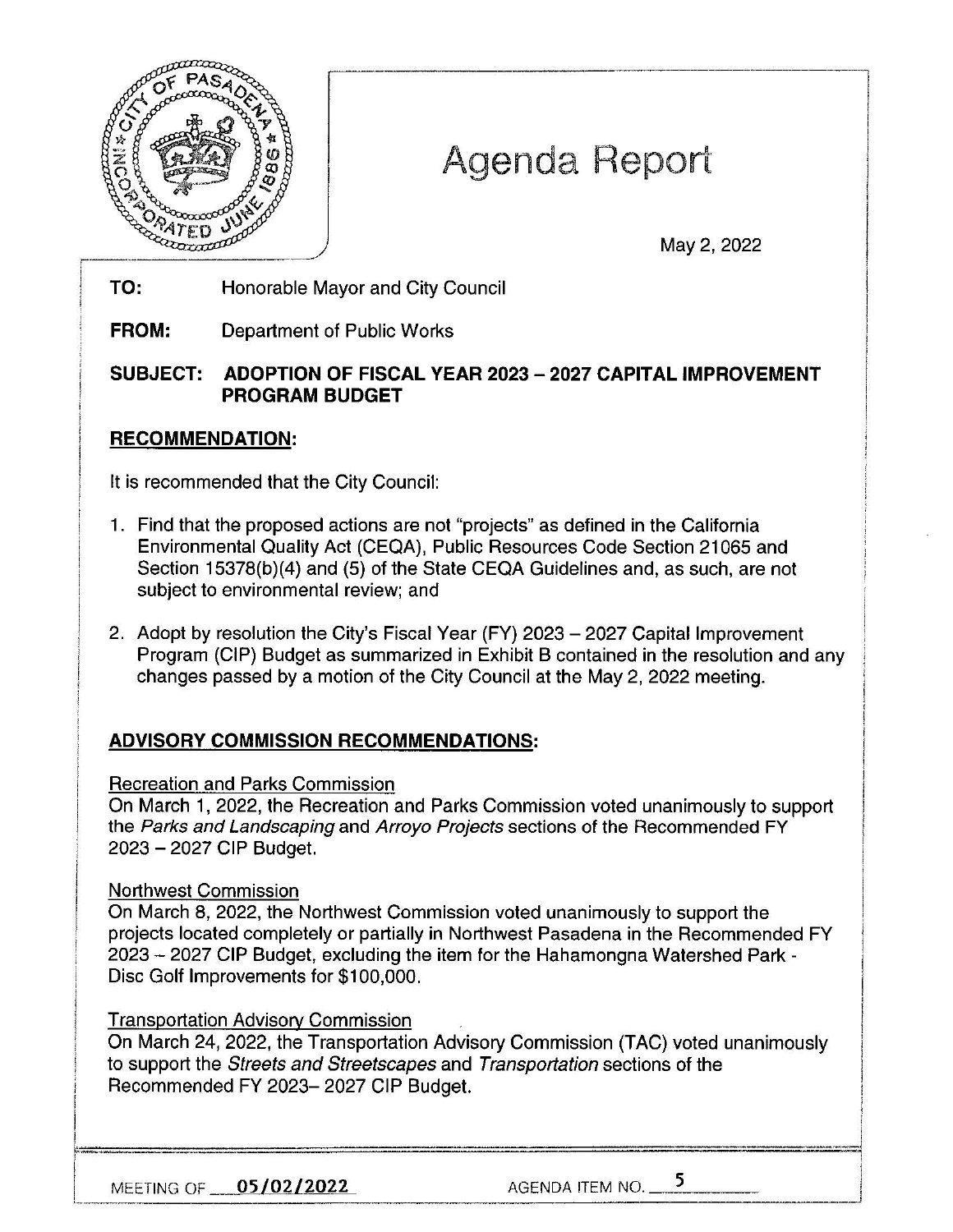Adoption of FY 2023 - 2027CIP May 2, 2022 Page 2 of 3

Planning Commission

On April 13, 2022, the Planning Commission found all recommended new projects consistent with the General Plan.

#### **BACKGROUND:**

On April 25, 2022, a public hearing on the Recommended FY 2023 - 2027 CIP Budget was opened. Copies of the Recommended FY 2023 - 2027 CIP document were placed in in the City Clerk's Office on April 7, 2022, and also made available on the City's website at http://cityofpasadena.net/PublicWorks/Capital Improvement Program/.

On April 25 and May 2, 2022 the joint City Council/Finance Committee held workshops to review and discuss the Recommended FY 2023 CIP Budget. After thorough discussions and deliberations, the budgets are being forwarded to the City Council for adoption.

The CIP budget identifies significant investment in the City's infrastructure by funding major projects designed to expand, enhance, and/or preserve the capital assets of this City. The Recommended FY 2023 - 2027 CIP Budget contains 209 active projects with a total estimated cost of \$1,218,479,616. The CIP Budget contains 27 new projects, and a total recommended appropriation of \$99,027,410 to 120 projects as detailed in Attachments A and Attachment B. In addition, the CIP Budget contains a "Future Projects" section which identifies an additional 46 projects with a total estimated cost of \$370 million. The table below summarizes the Recommended FY 2023 - 2027 CIP in terms of costs.

| <b>Total Estimated</b> | <b>Total Estimated</b> | Appropriated  | Recommended  | Total               |
|------------------------|------------------------|---------------|--------------|---------------------|
| Cost of Active         | Cost of Future         | Through FY    | FY 2023      | Outstanding         |
| <b>Projects</b>        | <b>Projects</b>        | 2022          |              | <b>Funding Need</b> |
| \$1,218,479,616        | \$370,203,634          | \$460,693,539 | \$99,027,410 | \$1,028,962,301     |

## **COUNCIL POLICY CONSIDERATION:**

All projects in the Recommended CIP address the City Council's strategic goals to maintain fiscal responsibility; improve, maintain, and enhance public facilities and infrastructure; increase conservation and sustainability; improve mobility and accessibility throughout the City; support and promote the quality of life and local economy; and ensure public safety. Further, all the projects are consistent with the General Plan.

## **ENVIRONMENTAL ANALYSIS:**

As work for each project moves through the City's approval process, the appropriate environmental analysis will be conducted and brought to the City Council.